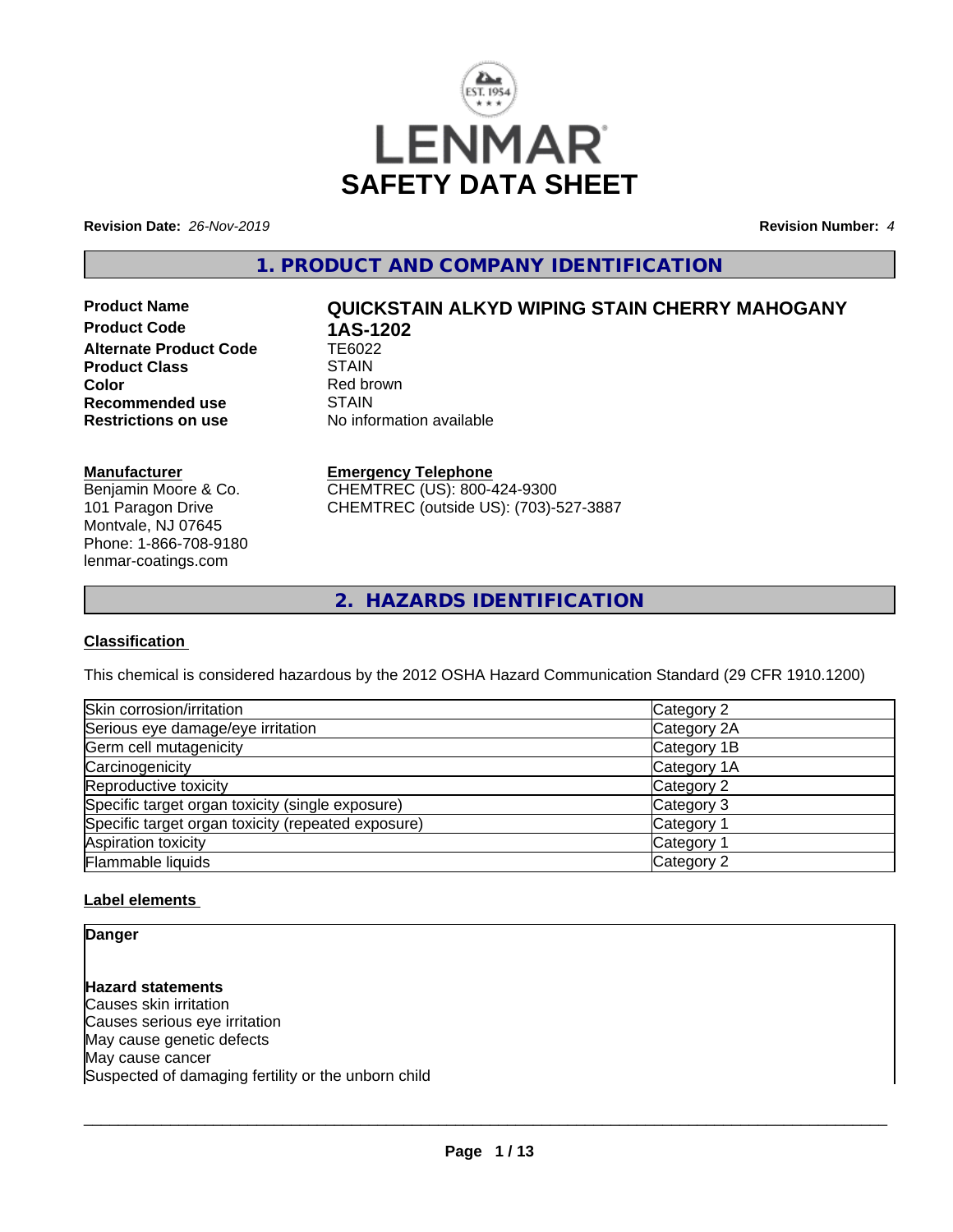May cause drowsiness or dizziness Causes damage to organs through prolonged or repeated exposure May be fatal if swallowed and enters airways Highly flammable liquid and vapor



# **Precautionary Statements - Prevention**

Obtain special instructions before use Do not handle until all safety precautions have been read and understood Use personal protective equipment as required Wash face, hands and any exposed skin thoroughly after handling Wear eye/face protection Do not breathe dust/fume/gas/mist/vapors/spray Do not eat, drink or smoke when using this product Use only outdoors or in a well-ventilated area Keep away from heat, hot surfaces, sparks, open flames and other ignition sources. No smoking Keep container tightly closed Ground/bond container and receiving equipment Use explosion-proof electrical/ventilating/lighting/equipment Use only non-sparking tools Take precautionary measures against static discharge Keep cool

\_\_\_\_\_\_\_\_\_\_\_\_\_\_\_\_\_\_\_\_\_\_\_\_\_\_\_\_\_\_\_\_\_\_\_\_\_\_\_\_\_\_\_\_\_\_\_\_\_\_\_\_\_\_\_\_\_\_\_\_\_\_\_\_\_\_\_\_\_\_\_\_\_\_\_\_\_\_\_\_\_\_\_\_\_\_\_\_\_\_\_\_\_

# **Precautionary Statements - Response**

IF exposed or concerned: Get medical advice/attention

#### **Eyes**

IF IN EYES: Rinse cautiously with water for several minutes. Remove contact lenses, if present and easy to do. Continue rinsing

If eye irritation persists: Get medical advice/attention

#### **Skin**

If skin irritation occurs: Get medical advice/attention

IF ON SKIN (or hair): Remove/Take off immediately all contaminated clothing. Rinse skin with water/shower Wash contaminated clothing before reuse

#### **Inhalation**

IF INHALED: Remove victim to fresh air and keep atrest in a position comfortable for breathing

#### **Ingestion**

IF SWALLOWED: Immediately call a POISON CENTER or doctor/physician

#### Do NOT induce vomiting

**Fire**

In case of fire: Use CO2, dry chemical, or foam for extinction

# **Precautionary Statements - Storage**

Store locked up

Store in a well-ventilated place. Keep container tightly closed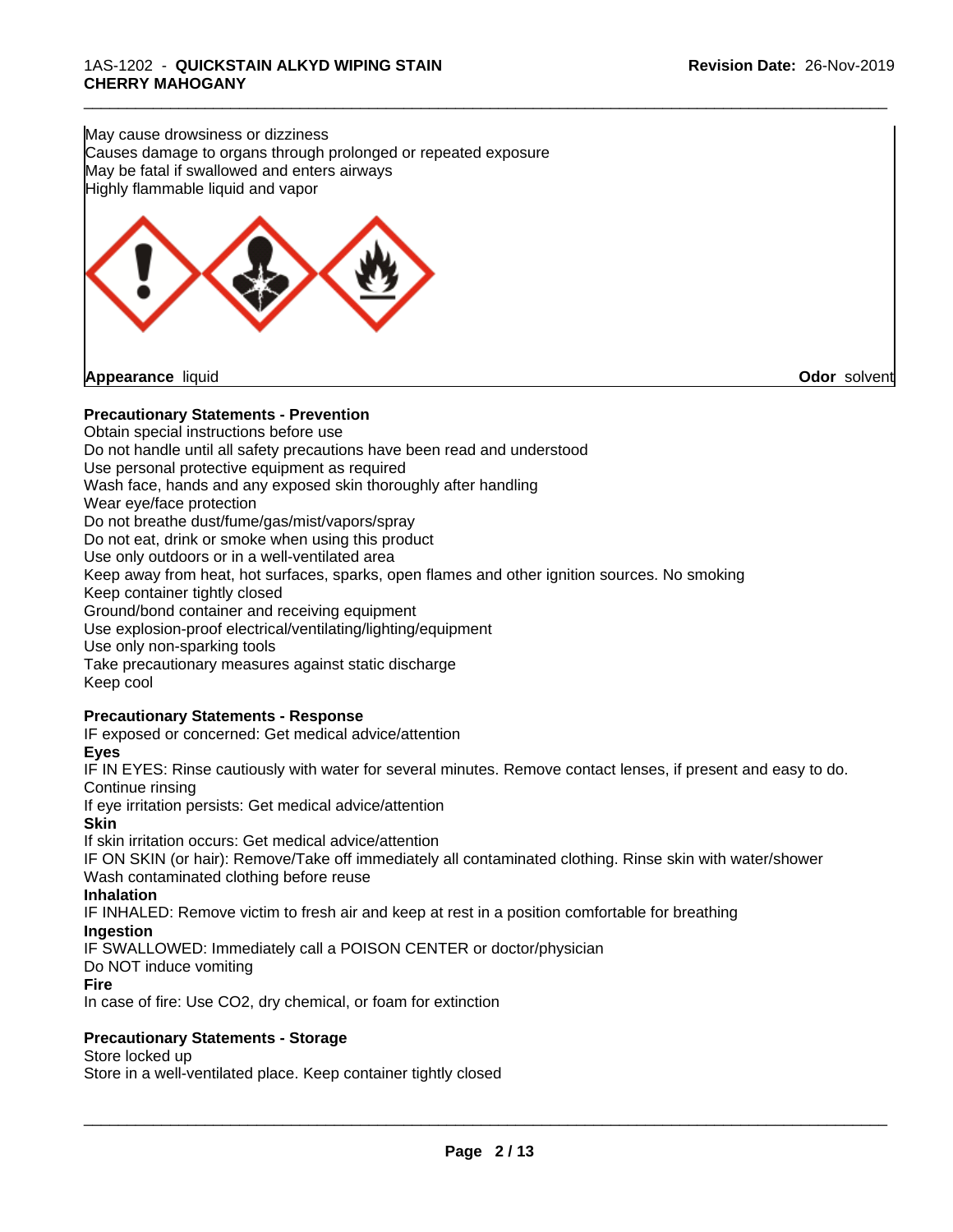#### **Precautionary Statements - Disposal**

Dispose of contents/container to an approved waste disposal plant

#### **Hazards not otherwise classified (HNOC)**

Rags, steel wool or waste soaked with this product may spontaneously catch fire if improperly discarded

#### **Other information**

No information available

#### **Other hazards**

May cause allergic skin reaction

### **3. COMPOSITION INFORMATION ON COMPONENTS**

\_\_\_\_\_\_\_\_\_\_\_\_\_\_\_\_\_\_\_\_\_\_\_\_\_\_\_\_\_\_\_\_\_\_\_\_\_\_\_\_\_\_\_\_\_\_\_\_\_\_\_\_\_\_\_\_\_\_\_\_\_\_\_\_\_\_\_\_\_\_\_\_\_\_\_\_\_\_\_\_\_\_\_\_\_\_\_\_\_\_\_\_\_

| <b>Chemical name</b>                        | <b>CAS No.</b> | Weight-%    |
|---------------------------------------------|----------------|-------------|
| Hydrotreated light naphtha                  | 64742-49-0     | $10 - 15$   |
| Distillates, petroleum, hydrotreated light  | 64742-47-8     | $5 - 10$    |
| Solvent naphtha, petroleum, light aromatic  | 64742-95-6     | $5 - 10$    |
| Solvent naphtha (petroleum), heavy aromatic | 64742-94-5     | $5 - 10$    |
| n-Butyl acetate                             | 123-86-4       | $1 - 5$     |
| Stoddard solvent                            | 8052-41-3      | $1 - 5$     |
| Acetone                                     | 67-64-1        | $1 - 5$     |
| 1,2,4-Trimethylbenzene                      | $95 - 63 - 6$  | $1 - 5$     |
| 2-Butoxyethanol                             | 111-76-2       | $1 - 5$     |
| VM&P naphtha                                | 64742-89-8     | $1 - 5$     |
| Xylene                                      | 1330-20-7      | $1 - 5$     |
| Naphthalene                                 | $91 - 20 - 3$  | $0.5 - 1$   |
| Ethanol                                     | 64-17-5        | $0.5 - 1$   |
| Ethyl benzene                               | $100 - 41 - 4$ | $0.1 - 0.5$ |
| Octane                                      | 111-65-9       | $0.1 - 0.5$ |
| Heptane                                     | 142-82-5       | $0.1 - 0.5$ |
| Cumene                                      | 98-82-8        | $0.1 - 0.5$ |

# **4. FIRST AID MEASURES**

#### **Description of first aid measures**

| <b>General Advice</b> | If symptoms persist, call a physician. Show this safety data sheet to the doctor in<br>attendance.                                                                                                                      |
|-----------------------|-------------------------------------------------------------------------------------------------------------------------------------------------------------------------------------------------------------------------|
| <b>Eye Contact</b>    | Immediately flush with plenty of water. After initial flushing, remove any contact<br>lenses and continue flushing for at least 15 minutes. Keep eye wide open while<br>rinsing. If symptoms persist, call a physician. |
| <b>Skin Contact</b>   | Wash off immediately with soap and plenty of water removing all contaminated<br>clothes and shoes. If skin irritation persists, call a physician.                                                                       |
| <b>Inhalation</b>     | Move to fresh air. If symptoms persist, call a physician.<br>If not breathing, give artificial respiration. Call a physician immediately.                                                                               |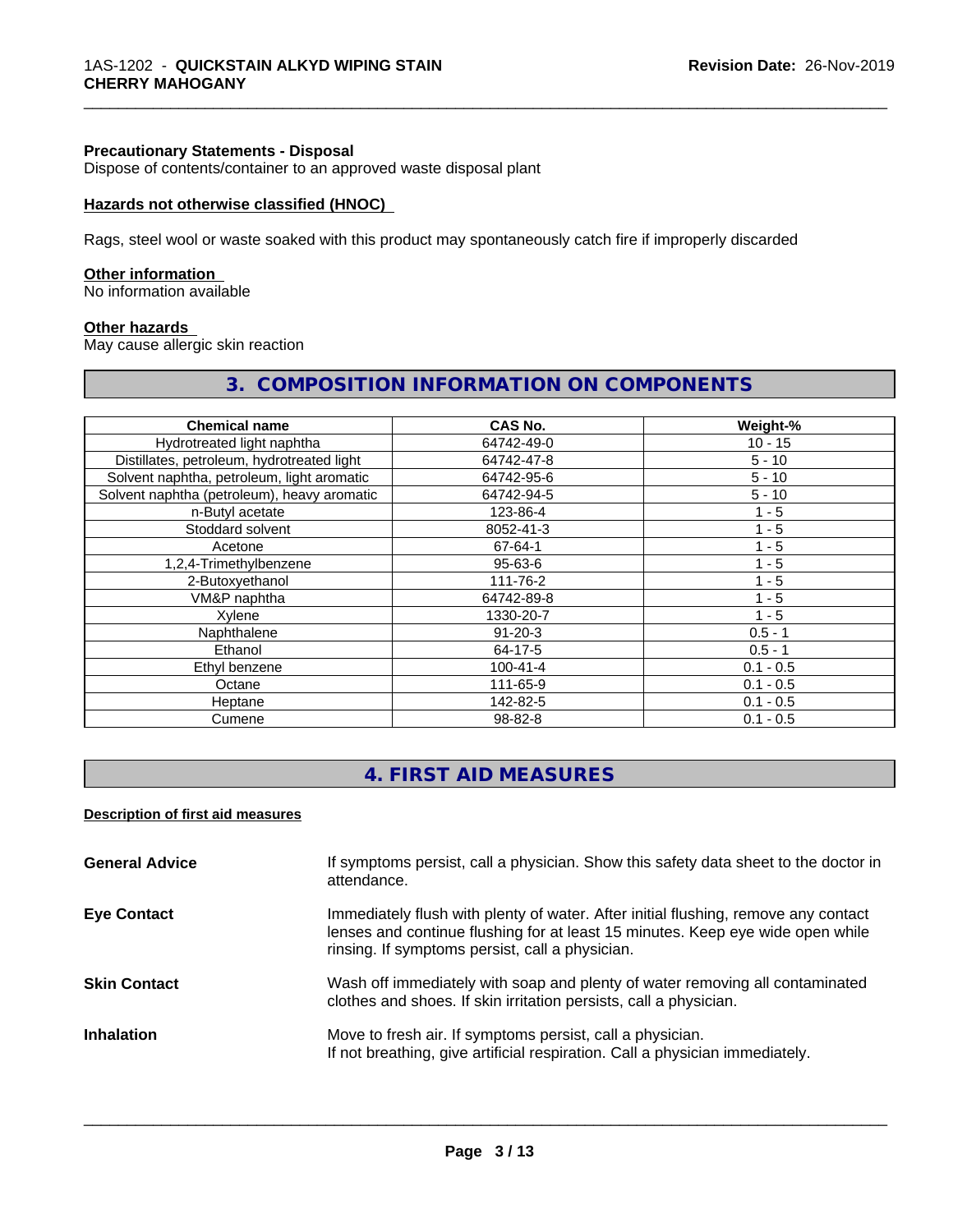| Ingestion                                        | Clean mouth with water and afterwards drink plenty of water. Do not induce<br>vomiting without medical advice. Never give anything by mouth to an unconscious<br>person. Consult a physician. |
|--------------------------------------------------|-----------------------------------------------------------------------------------------------------------------------------------------------------------------------------------------------|
| <b>Protection Of First-Aiders</b>                | Use personal protective equipment.                                                                                                                                                            |
| <b>Most Important</b><br><b>Symptoms/Effects</b> | May cause allergic skin reaction.                                                                                                                                                             |
| <b>Notes To Physician</b>                        | Treat symptomatically.                                                                                                                                                                        |

**5. FIRE-FIGHTING MEASURES**

| <b>Flammable Properties</b>                                                      | Vapors may travel considerable distance to a source of<br>ignition and flash back. Vapors may cause flash fire.                                                                                                                                                                                |
|----------------------------------------------------------------------------------|------------------------------------------------------------------------------------------------------------------------------------------------------------------------------------------------------------------------------------------------------------------------------------------------|
| <b>Suitable Extinguishing Media</b>                                              | Foam, dry powder or water. Use extinguishing measures<br>that are appropriate to local circumstances and the<br>surrounding environment.                                                                                                                                                       |
| Protective equipment and precautions for firefighters                            | As in any fire, wear self-contained breathing apparatus<br>pressure-demand, MSHA/NIOSH (approved or equivalent)<br>and full protective gear.                                                                                                                                                   |
| <b>Hazardous combustion products</b>                                             | Burning may result in carbon dioxide, carbon monoxide<br>and other combustion products of varying composition<br>which may be toxic and/or irritating.                                                                                                                                         |
| <b>Specific Hazards Arising From The Chemical</b>                                | Flammable. Flash back possible over considerable<br>distance. Keep product and empty container away from<br>heat and sources of ignition. Closed containers may<br>rupture if exposed to fire or extreme heat. Thermal<br>decomposition can lead to release of irritating gases and<br>vapors. |
| Sensitivity to mechanical impact                                                 | No                                                                                                                                                                                                                                                                                             |
| Sensitivity to static discharge                                                  | Yes                                                                                                                                                                                                                                                                                            |
| <b>Flash Point Data</b><br>Flash point (°F)<br>Flash Point (°C)<br><b>Method</b> | 52<br>11<br><b>PMCC</b>                                                                                                                                                                                                                                                                        |
| <b>Flammability Limits In Air</b>                                                |                                                                                                                                                                                                                                                                                                |
| Lower flammability limit:<br><b>Upper flammability limit:</b>                    | Not available<br>Not available                                                                                                                                                                                                                                                                 |
| <b>NFPA</b><br>Health: 2<br>Flammability: 3                                      | Instability: 0<br><b>Special: Not Applicable</b>                                                                                                                                                                                                                                               |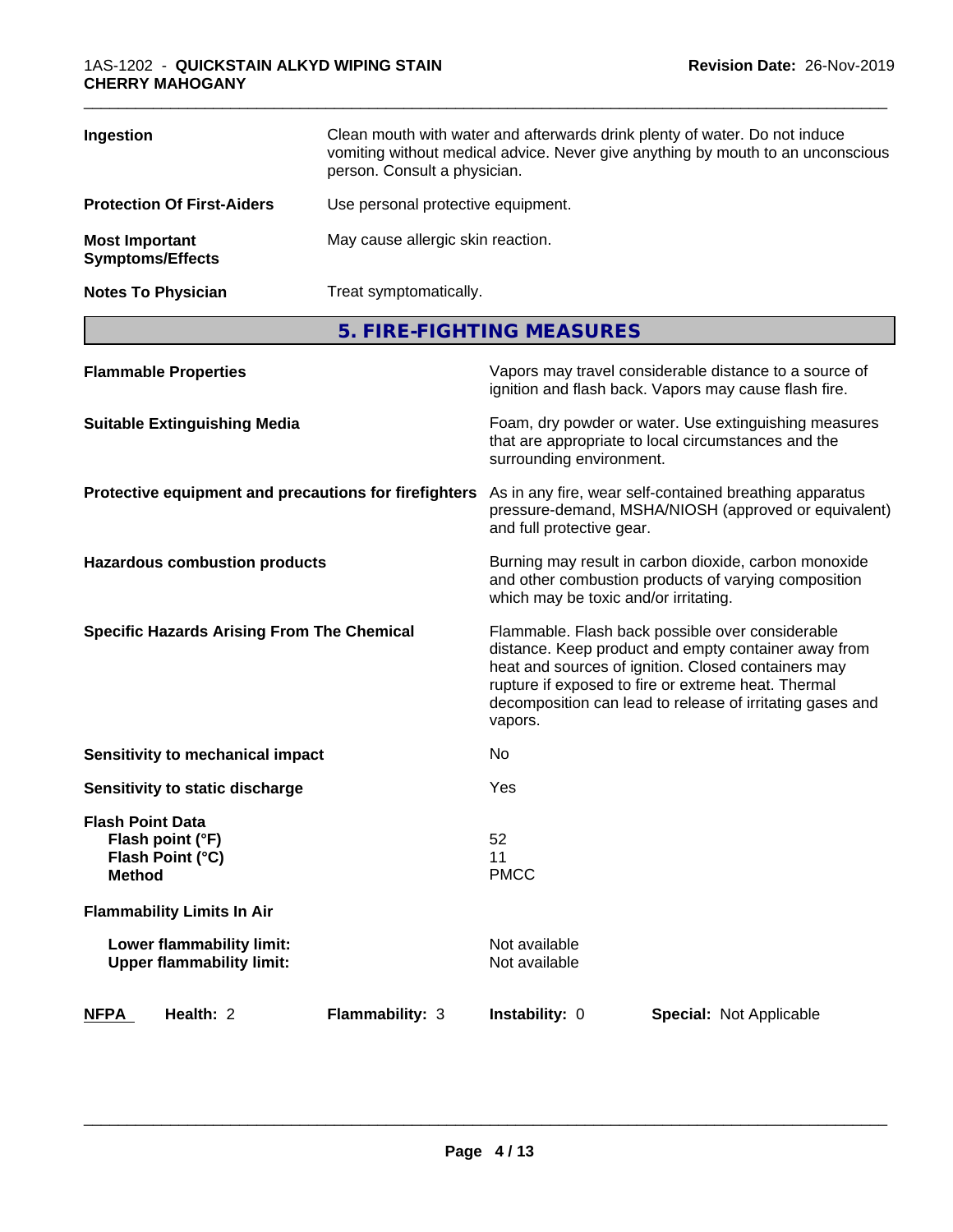### **NFPA Legend**

- 0 Not Hazardous
- 1 Slightly
- 2 Moderate
- 3 High
- 4 Severe

*The ratings assigned are only suggested ratings, the contractor/employer has ultimate responsibilities for NFPA ratings where this system is used.*

\_\_\_\_\_\_\_\_\_\_\_\_\_\_\_\_\_\_\_\_\_\_\_\_\_\_\_\_\_\_\_\_\_\_\_\_\_\_\_\_\_\_\_\_\_\_\_\_\_\_\_\_\_\_\_\_\_\_\_\_\_\_\_\_\_\_\_\_\_\_\_\_\_\_\_\_\_\_\_\_\_\_\_\_\_\_\_\_\_\_\_\_\_

*Additional information regarding the NFPA rating system is available from the National Fire Protection Agency (NFPA) at www.nfpa.org.*

# **6. ACCIDENTAL RELEASE MEASURES**

| <b>Personal Precautions</b>      | Remove all sources of ignition. Take precautions to prevent flashback. Ground<br>and bond all containers and handling equipment. Take precautionary measures<br>against static discharges. Ensure adequate ventilation. Avoid contact with skin,<br>eyes and clothing. Use personal protective equipment.  |
|----------------------------------|------------------------------------------------------------------------------------------------------------------------------------------------------------------------------------------------------------------------------------------------------------------------------------------------------------|
| <b>Other Information</b>         | Prevent further leakage or spillage if safe to do so. Do not allow material to<br>contaminate ground water system. Prevent product from entering drains. Do not<br>flush into surface water or sanitary sewer system. Local authorities should be<br>advised if significant spillages cannot be contained. |
| <b>Environmental precautions</b> | See Section 12 for additional Ecological Information.                                                                                                                                                                                                                                                      |
| <b>Methods for Cleaning Up</b>   | Dam up. Soak up with inert absorbent material. Use a non-sparking or explosion<br>proof means to transfer material to a sealed, appropriate container for disposal.<br>Clean contaminated surface thoroughly.                                                                                              |

# **7. HANDLING AND STORAGE**

| <b>Handling</b>               | Avoid contact with skin, eyes and clothing. Wear personal protective equipment.<br>Do not breathe vapors or spray mist. Use only in ventilated areas. Prevent vapor                                                                                                                                                  |
|-------------------------------|----------------------------------------------------------------------------------------------------------------------------------------------------------------------------------------------------------------------------------------------------------------------------------------------------------------------|
|                               | build-up by providing adequate ventilation during and after use.<br>Take precautionary measures against static discharges. To avoid ignition of<br>vapors by static electricity discharge, all metal parts of the equipment must be<br>grounded. Keep away from heat, sparks and flame. Do not smoke. Extinguish all |
|                               | flames and pilot lights, and turn off stoves, heaters, electric motors and other<br>sources of ignition during use and until all vapors are gone. Ignition and/or flash<br>back may occur.                                                                                                                           |
| <b>Storage</b>                | Keep containers tightly closed in a dry, cool and well-ventilated place. Keep away<br>from heat. Keep away from open flames, hot surfaces and sources of ignition.<br>Keep in properly labeled containers. Keep out of the reach of children.                                                                        |
|                               | <b>DANGER</b> - Rags, steel wool or waste soaked with this product may<br>spontaneously catch fire if improperly discarded. Immediately after use, place<br>rags, steel wool or waste in a sealed water-filled metal container.                                                                                      |
| <b>Incompatible Materials</b> | Incompatible with strong acids and bases and strong oxidizing agents.                                                                                                                                                                                                                                                |
|                               | Technical measures/Precautions Ensure adequate ventilation. Use only where airflow will keep vapors from building                                                                                                                                                                                                    |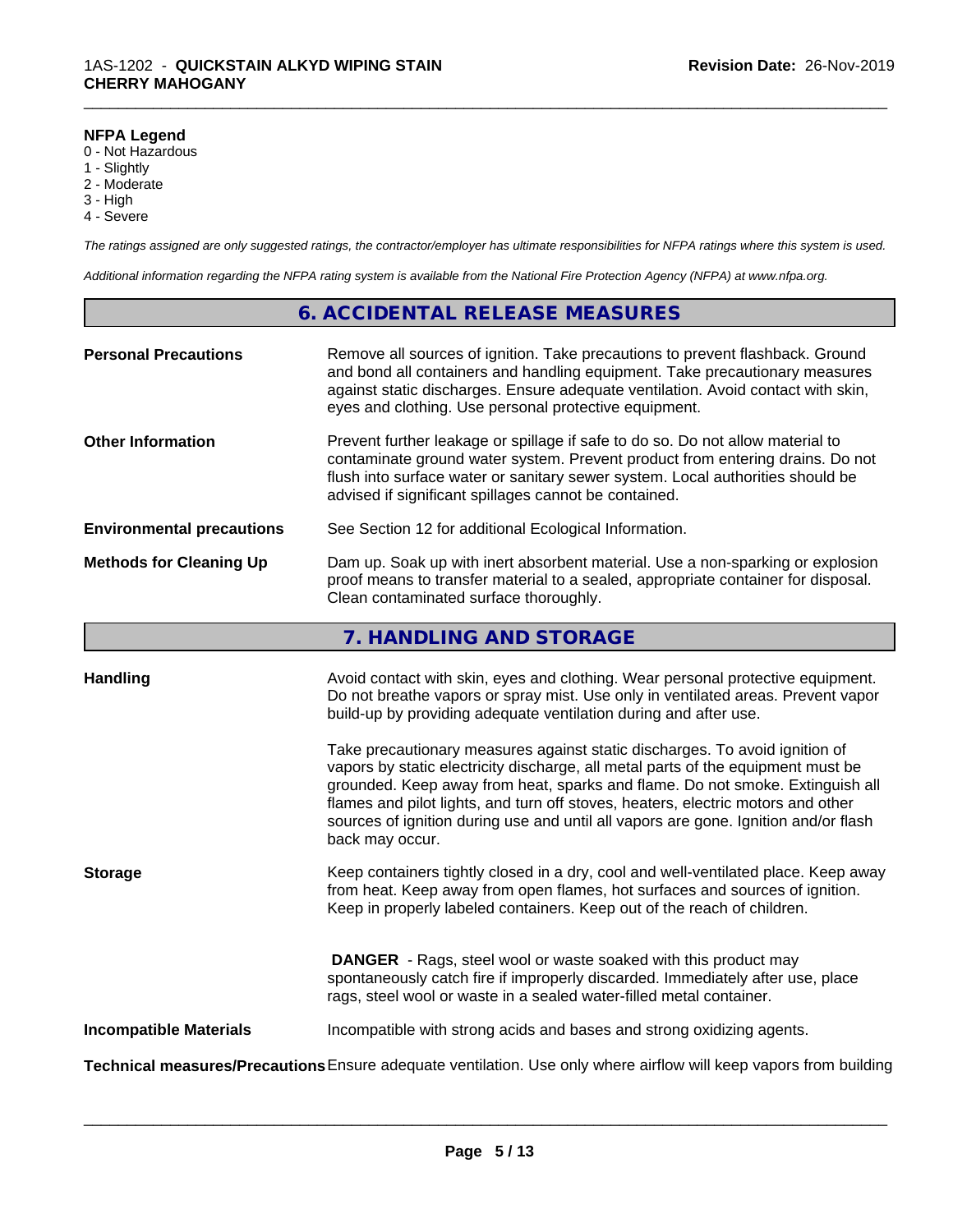up in or near the work area in adjoining rooms. Comply with all national, state, and local codes pertaining to the storage, handling, dispensing and disposal of flammable liquids.

\_\_\_\_\_\_\_\_\_\_\_\_\_\_\_\_\_\_\_\_\_\_\_\_\_\_\_\_\_\_\_\_\_\_\_\_\_\_\_\_\_\_\_\_\_\_\_\_\_\_\_\_\_\_\_\_\_\_\_\_\_\_\_\_\_\_\_\_\_\_\_\_\_\_\_\_\_\_\_\_\_\_\_\_\_\_\_\_\_\_\_\_\_

Dissipate static electricity during transfer by grounding and bonding containers and equipment before transferring material. All equipment should be non-sparking and explosion proof. Use explosion proof electrical equipment for ventilation, lighting and material handling.

**8. EXPOSURE CONTROLS/PERSONAL PROTECTION**

### **Exposure Limits**

| <b>Chemical name</b> | <b>ACGIH TLV</b> | <b>OSHA PEL</b>                   |
|----------------------|------------------|-----------------------------------|
| n-Butyl acetate      | 150 ppm - TWA    | 150 ppm - TWA                     |
|                      | 200 ppm - STEL   | 710 mg/m $3$ - TWA                |
| Stoddard solvent     | 100 ppm - TWA    | 500 ppm - TWA                     |
|                      |                  | 2900 mg/m <sup>3</sup> - TWA      |
| Acetone              | 250 ppm - TWA    | 1000 ppm - TWA                    |
|                      | 500 ppm - STEL   | 2400 mg/m <sup>3</sup> - TWA      |
| 2-Butoxyethanol      | 20 ppm - TWA     | 50 ppm - TWA                      |
|                      |                  | 240 mg/m <sup>3</sup> - TWA       |
|                      |                  | prevent or reduce skin absorption |
| Xylene               | 100 ppm - TWA    | $100$ ppm $-$ TWA                 |
|                      | 150 ppm - STEL   | 435 mg/m <sup>3</sup> - TWA       |
| Naphthalene          | 10 ppm - TWA     | 10 ppm - TWA                      |
|                      | Skin             | 50 mg/m <sup>3</sup> - TWA        |
| Ethanol              | STEL: 1000 ppm   | 1000 ppm - TWA                    |
|                      |                  | 1900 mg/m <sup>3</sup> - TWA      |
| Ethyl benzene        | 20 ppm - TWA     | 100 ppm - TWA                     |
|                      |                  | 435 mg/m $3$ - TWA                |
| Octane               | 300 ppm - TWA    | 500 ppm - TWA                     |
|                      |                  | 2350 mg/m <sup>3</sup> - TWA      |
| Heptane              | 400 ppm - TWA    | 500 ppm - TWA                     |
|                      | 500 ppm - STEL   | 2000 mg/m <sup>3</sup> - TWA      |
| Cumene               | 50 ppm - TWA     | 50 ppm - TWA                      |
|                      |                  | 245 mg/m <sup>3</sup> - TWA       |
|                      |                  | prevent or reduce skin absorption |

#### **Legend**

ACGIH - American Conference of Governmental Industrial Hygienists Exposure Limits OSHA - Occupational Safety & Health Administration Exposure Limits N/E - Not Established

| <b>Appropriate engineering</b><br>controls |                                                                                                                                                      |
|--------------------------------------------|------------------------------------------------------------------------------------------------------------------------------------------------------|
| <b>Engineering Measures</b>                | Ensure adequate ventilation, especially in confined areas.                                                                                           |
| <b>Personal Protective Equipment</b>       |                                                                                                                                                      |
| <b>Eye/Face Protection</b>                 | Safety glasses with side-shields. If splashes are likely to occur, wear Tightly<br>fitting safety goggles.                                           |
| <b>Skin Protection</b>                     | Long sleeved clothing. Protective gloves.                                                                                                            |
| <b>Respiratory Protection</b>              | Use only with adequate ventilation. In operations where exposure limits are<br>exceeded, use a NIOSH approved respirator that has been selected by a |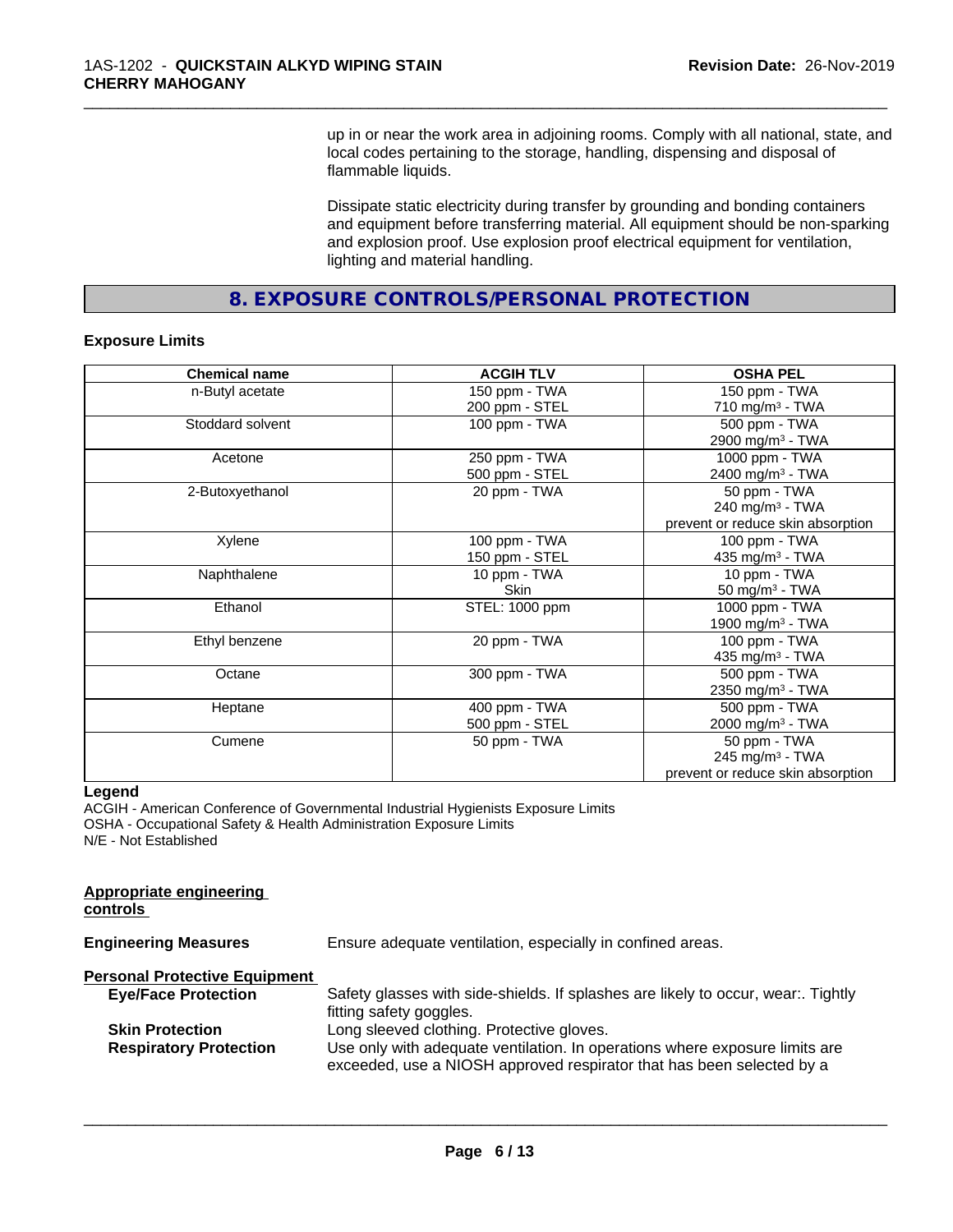technically qualified person for the specific work conditions. When spraying the product or applying in confined areas, wear a NIOSH approved respirator specified for paint spray or organic vapors.

\_\_\_\_\_\_\_\_\_\_\_\_\_\_\_\_\_\_\_\_\_\_\_\_\_\_\_\_\_\_\_\_\_\_\_\_\_\_\_\_\_\_\_\_\_\_\_\_\_\_\_\_\_\_\_\_\_\_\_\_\_\_\_\_\_\_\_\_\_\_\_\_\_\_\_\_\_\_\_\_\_\_\_\_\_\_\_\_\_\_\_\_\_

**Hygiene Measures** Avoid contact with skin, eyes and clothing. Remove and wash contaminated clothing before re-use. Wash thoroughly after handling.

#### **9. PHYSICAL AND CHEMICAL PROPERTIES**

**Appearance** liquid **Odor** solvent **Odor Threshold No information available No information available Density (lbs/gal)** 7.3 - 7.4 **Specific Gravity** 0.87 - 0.89 **pH** No information available **Viscosity (cps)** No information available **Solubility(ies)** No information available **Water solubility Water solubility Water solubility Water solubility Water solubility Water solution Evaporation Rate No information available No information available Vapor pressure** No information available **No information** available **Vapor density No information available No information available Wt.** % Solids 30 - 40 **Vol. % Solids** 30 - 40 **Wt. % Volatiles** 60 - 70 **Vol. % Volatiles** 60 - 70 **VOC Regulatory Limit (g/L)** < 550 **Boiling Point (°F)** 136 **Boiling Point (°C)** 58 **Freezing point (°F)** No information available **Freezing Point (°C)** No information available **Flash point (°F)** 52 **Flash Point (°C)** 11 **Method** PMCC **Flammability (solid, gas)** Not applicable **Upper flammability limit:** No information available **Lower flammability limit:** No information available **Autoignition Temperature (°F)** No information available **Autoignition Temperature (°C)** No information available **Decomposition Temperature (°F)** No information available **Decomposition Temperature (°C)** No information available<br> **Partition coefficient Partition available** 

**No information available** 

# **10. STABILITY AND REACTIVITY**

**Reactivity No data available Chemical Stability Stability** Stable under normal conditions. Hazardous polymerisation does not occur. **Conditions to avoid EXECUTE:** The Metal Metal Metal Metal Metal Metal Metal Metal Metal Metal Metal Metal Metal Metal Metal Metal Metal Metal Metal Metal Metal Metal Metal Metal Metal Metal Metal Metal Metal Metal Metal electricity and sources of ignition. Sparks. Elevated temperature.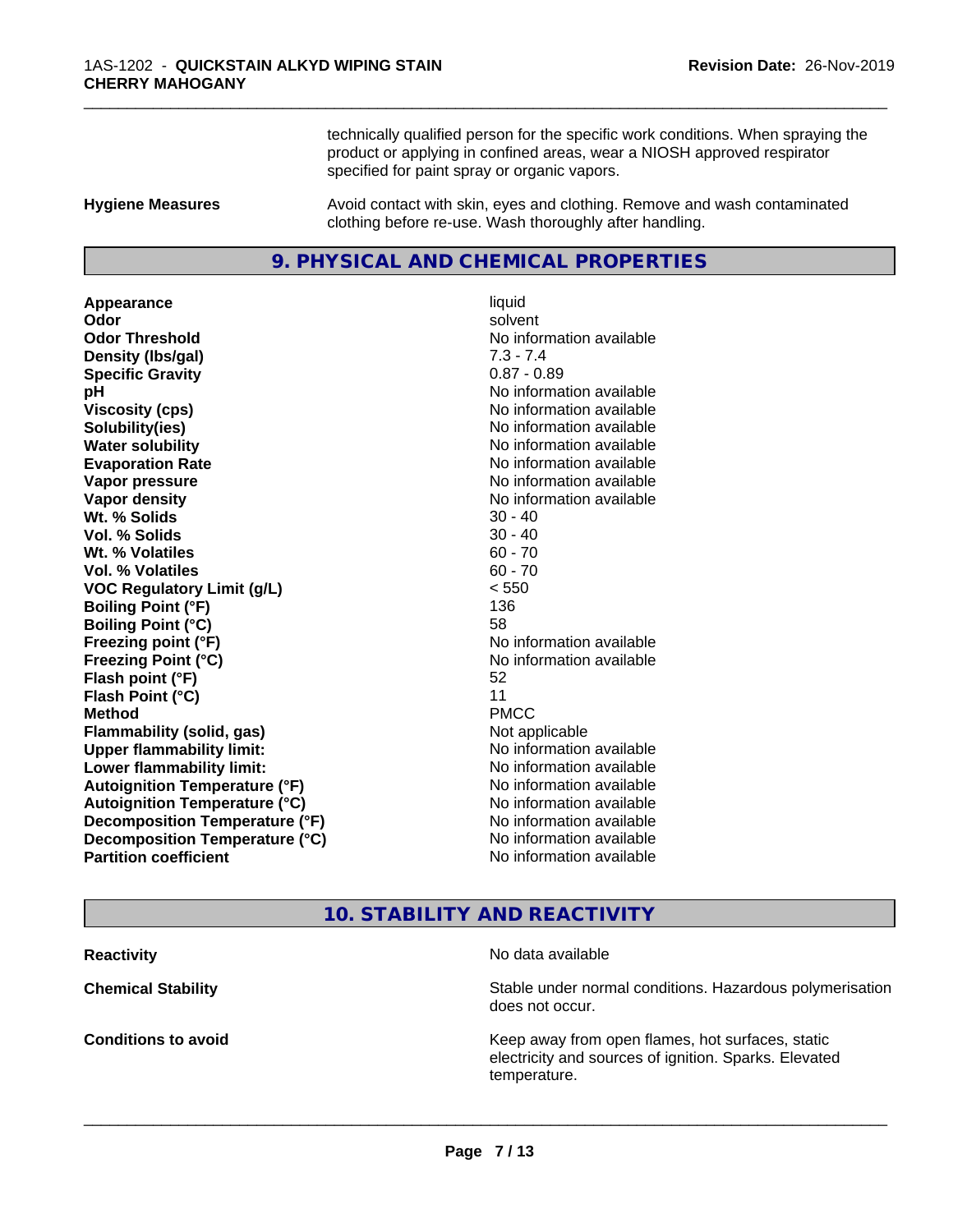| <b>Incompatible Materials</b>                                                 |                                                                                                                                                                                                                                                                                     | Incompatible with strong acids and bases and strong<br>oxidizing agents.                                                                                                                                                           |  |  |
|-------------------------------------------------------------------------------|-------------------------------------------------------------------------------------------------------------------------------------------------------------------------------------------------------------------------------------------------------------------------------------|------------------------------------------------------------------------------------------------------------------------------------------------------------------------------------------------------------------------------------|--|--|
| <b>Hazardous Decomposition Products</b><br>Possibility of hazardous reactions |                                                                                                                                                                                                                                                                                     | Thermal decomposition can lead to release of irritating<br>gases and vapors.                                                                                                                                                       |  |  |
|                                                                               |                                                                                                                                                                                                                                                                                     | None under normal conditions of use.                                                                                                                                                                                               |  |  |
|                                                                               |                                                                                                                                                                                                                                                                                     | 11. TOXICOLOGICAL INFORMATION                                                                                                                                                                                                      |  |  |
| <b>Product Information</b>                                                    |                                                                                                                                                                                                                                                                                     |                                                                                                                                                                                                                                    |  |  |
| Information on likely routes of exposure                                      |                                                                                                                                                                                                                                                                                     |                                                                                                                                                                                                                                    |  |  |
| <b>Principal Routes of Exposure</b>                                           | Eye contact, skin contact and inhalation.                                                                                                                                                                                                                                           |                                                                                                                                                                                                                                    |  |  |
| <b>Acute Toxicity</b>                                                         |                                                                                                                                                                                                                                                                                     |                                                                                                                                                                                                                                    |  |  |
| <b>Product Information</b>                                                    | Repeated or prolonged exposure to organic solvents may lead to permanent brain<br>and nervous system damage. Intentional misuse by deliberately concentrating and<br>inhaling vapors may be harmful or fatal.                                                                       |                                                                                                                                                                                                                                    |  |  |
| Symptoms related to the physical, chemical and toxicological characteristics  |                                                                                                                                                                                                                                                                                     |                                                                                                                                                                                                                                    |  |  |
| <b>Symptoms</b>                                                               | No information available                                                                                                                                                                                                                                                            |                                                                                                                                                                                                                                    |  |  |
|                                                                               |                                                                                                                                                                                                                                                                                     | Delayed and immediate effects as well as chronic effects from short and long-term exposure                                                                                                                                         |  |  |
| Eye contact                                                                   | Contact with eyes may cause irritation.                                                                                                                                                                                                                                             |                                                                                                                                                                                                                                    |  |  |
| <b>Skin contact</b>                                                           |                                                                                                                                                                                                                                                                                     | May cause skin irritation and/or dermatitis. Prolonged skin contact may defat the                                                                                                                                                  |  |  |
| Ingestion                                                                     | skin and produce dermatitis.<br>Harmful if swallowed. Ingestion may cause irritation to mucous membranes. Small<br>amounts of this product aspirated into the respiratory system during ingestion or<br>vomiting may cause mild to severe pulmonary injury, possibly progressing to |                                                                                                                                                                                                                                    |  |  |
| <b>Inhalation</b>                                                             | death.<br>Harmful by inhalation. High vapor / aerosol concentrations are irritating to the<br>eyes, nose, throat and lungs and may cause headaches, dizziness, drowsiness,                                                                                                          |                                                                                                                                                                                                                                    |  |  |
| <b>Sensitization</b>                                                          | unconsciousness, and other central nervous system effects.<br>May cause an allergic skin reaction                                                                                                                                                                                   |                                                                                                                                                                                                                                    |  |  |
| <b>Neurological Effects</b>                                                   | No information available.                                                                                                                                                                                                                                                           |                                                                                                                                                                                                                                    |  |  |
| <b>Mutagenic Effects</b>                                                      | No information available.                                                                                                                                                                                                                                                           |                                                                                                                                                                                                                                    |  |  |
| <b>Reproductive Effects</b><br><b>Developmental Effects</b>                   | Possible risk of impaired fertility. Possible risk of harm to the unborn child.                                                                                                                                                                                                     |                                                                                                                                                                                                                                    |  |  |
| <b>Target organ effects</b>                                                   | No information available.<br>No information available.                                                                                                                                                                                                                              |                                                                                                                                                                                                                                    |  |  |
| <b>STOT - repeated exposure</b>                                               | exposure.                                                                                                                                                                                                                                                                           | Causes damage to organs through prolonged or repeated exposure if inhaled.<br>May cause disorder and damage to the. liver. kidney. spleen. blood. Central<br>nervous system. Causes damage to organs through prolonged or repeated |  |  |
| <b>STOT - single exposure</b>                                                 | May cause disorder and damage to the. Respiratory system. Central nervous<br>system.                                                                                                                                                                                                |                                                                                                                                                                                                                                    |  |  |
| Other adverse effects                                                         | No information available.                                                                                                                                                                                                                                                           |                                                                                                                                                                                                                                    |  |  |
| <b>Aspiration Hazard</b>                                                      | May be harmful if swallowed and enters airways. Small amounts of this product                                                                                                                                                                                                       |                                                                                                                                                                                                                                    |  |  |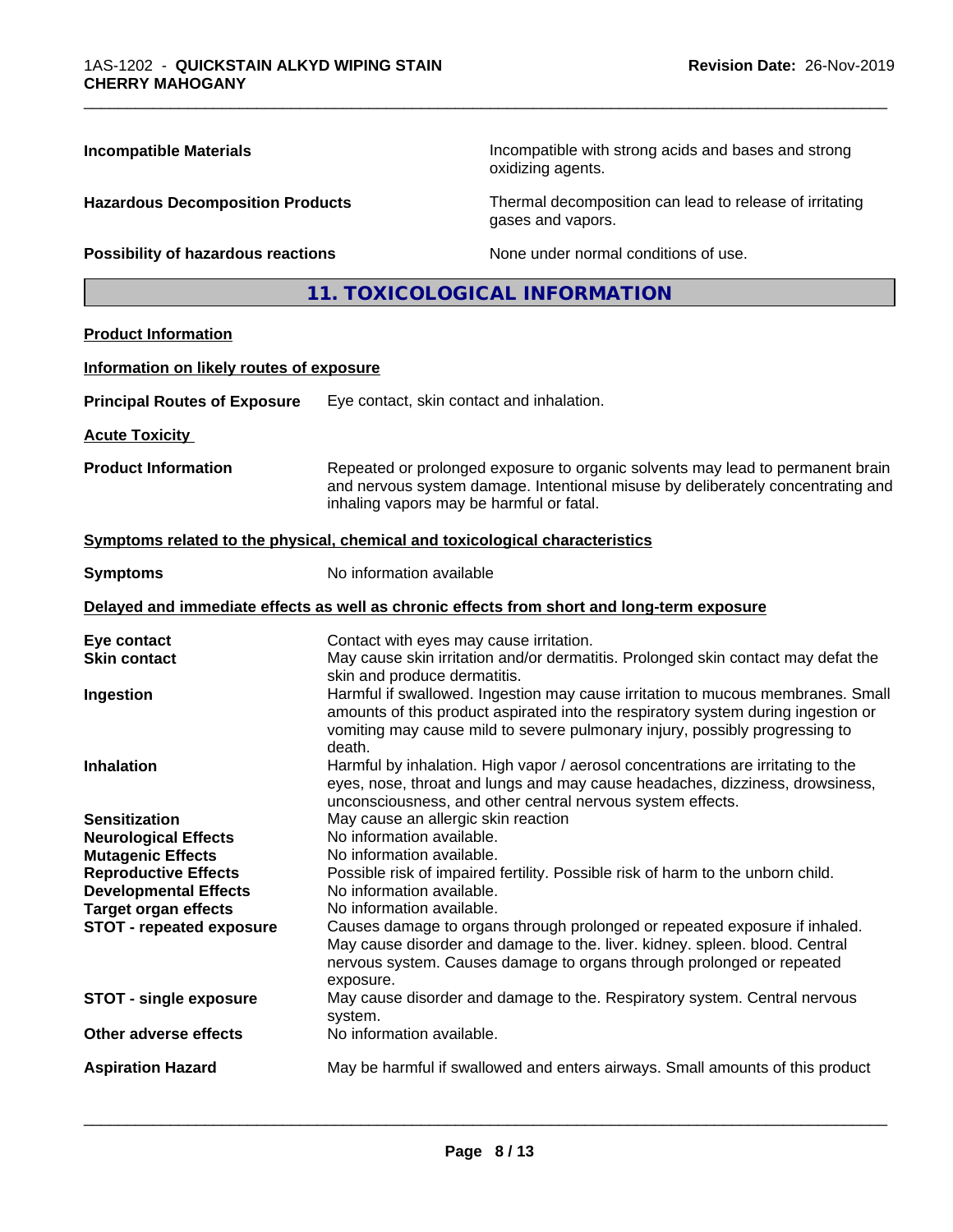aspirated into the respiratory system during ingestion or vomiting may cause mild to severe pulmonary injury, possibly progressing to death.

\_\_\_\_\_\_\_\_\_\_\_\_\_\_\_\_\_\_\_\_\_\_\_\_\_\_\_\_\_\_\_\_\_\_\_\_\_\_\_\_\_\_\_\_\_\_\_\_\_\_\_\_\_\_\_\_\_\_\_\_\_\_\_\_\_\_\_\_\_\_\_\_\_\_\_\_\_\_\_\_\_\_\_\_\_\_\_\_\_\_\_\_\_

#### **Numerical measures of toxicity**

**The following values are calculated based on chapter 3.1 of the GHS document**

| ATEmix (oral)                        | 6149 mg/ka        |
|--------------------------------------|-------------------|
| <b>ATEmix (dermal)</b>               | 4155 mg/kg        |
| <b>ATEmix (inhalation-dust/mist)</b> | $27 \text{ ma/L}$ |
| <b>ATEmix (inhalation-vapor)</b>     | 74.9 ma/L         |

#### **Component Information**

| Chemical name                                                | Oral LD50                                                                   | Dermal LD50                 | <b>Inhalation LC50</b>                                        |
|--------------------------------------------------------------|-----------------------------------------------------------------------------|-----------------------------|---------------------------------------------------------------|
| Hydrotreated light naphtha<br>64742-49-0                     | $> 5000$ mg/kg (Rat)                                                        | $>$ 3160 mg/kg (Rabbit)     | $= 73680$ ppm (Rat) 4 h                                       |
| Distillates, petroleum, hydrotreated<br>light<br>64742-47-8  | $> 5000$ mg/kg (Rat)                                                        | > 2000 mg/kg (Rabbit)       | $> 5.2$ mg/L (Rat) 4 h                                        |
| Solvent naphtha, petroleum, light<br>aromatic<br>64742-95-6  | $= 8400$ mg/kg (Rat)                                                        | $>$ 2000 mg/kg (Rabbit)     | $= 3400$ ppm (Rat) 4 h                                        |
| Solvent naphtha (petroleum), heavy<br>aromatic<br>64742-94-5 | > 5000 mg/kg (Rat)                                                          | > 2 mL/kg (Rabbit)          | $> 590$ mg/m <sup>3</sup> (Rat) 4 h                           |
| n-Butyl acetate<br>123-86-4                                  | $= 10768$ mg/kg (Rat)                                                       | > 17600 mg/kg (Rabbit)      |                                                               |
| Acetone<br>67-64-1                                           | $= 5800$ mg/kg (Rat)                                                        |                             | $= 50100$ mg/m <sup>3</sup> (Rat) 8 h                         |
| 1,2,4-Trimethylbenzene<br>$95 - 63 - 6$                      | $=$ 3280 mg/kg (Rat)                                                        | $>$ 3160 mg/kg (Rabbit)     | $= 18$ g/m <sup>3</sup> (Rat) 4 h                             |
| 2-Butoxyethanol<br>111-76-2                                  | $= 1300$ mg/kg (Rat)                                                        | $>$ 2000 mg/kg (Rabbit)     | $>$ 4.9 mg/L (Rat) 3H                                         |
| VM&P naphtha<br>64742-89-8                                   |                                                                             | $=$ 3000 mg/kg (Rabbit)     |                                                               |
| Xylene<br>1330-20-7                                          | $=$ 3500 mg/kg (Rat)                                                        | $>$ 4350 mg/kg (Rabbit)     | $= 29.08$ mg/L (Rat) 4 h                                      |
| Naphthalene<br>$91 - 20 - 3$                                 | = 1110 mg/kg ( Rat ) = 490 mg/kg ( = 1120 mg/kg ( Rabbit ) > 20 g/kg<br>Rat | Rabbit)                     | $>$ 340 mg/m <sup>3</sup> (Rat) 1 h                           |
| Ethanol<br>64-17-5                                           | $= 7060$ mg/kg (Rat)                                                        |                             | $= 124.7$ mg/L (Rat) 4 h                                      |
| Ethyl benzene<br>100-41-4                                    | $=$ 3500 mg/kg (Rat)                                                        | $= 15400$ mg/kg (Rabbit)    | $= 17.2$ mg/L (Rat) 4 h                                       |
| Octane<br>111-65-9                                           |                                                                             | $\blacksquare$              | $= 118$ g/m <sup>3</sup> (Rat) 4 h = 25260 ppm<br>(Rat) 4 h   |
| Heptane<br>142-82-5                                          |                                                                             | $=$ 3000 mg/kg (Rabbit)     | $= 103$ g/m <sup>3</sup> (Rat) 4 h                            |
| Cumene<br>98-82-8                                            | $= 1400$ mg/kg (Rat)                                                        | $= 12300 \mu L/kg$ (Rabbit) | $> 3577$ ppm (Rat) 6 h = 39000<br>mg/m <sup>3</sup> (Rat) 4 h |

# **Carcinogenicity**

*The information below indicateswhether each agency has listed any ingredient as a carcinogen:.*

| <b>Chemical name</b> | <b>IARC</b>         | <b>NTP</b>        | <b>OSHA</b> |
|----------------------|---------------------|-------------------|-------------|
|                      | 2B - Possible Human | Reasonably        | Listed      |
| Naphthalene          | Carcinogen          | Anticipated Human |             |
|                      |                     | Carcinogen        |             |
|                      | 2B - Possible Human |                   | Listed      |
| Ethyl benzene        | Carcinogen          |                   |             |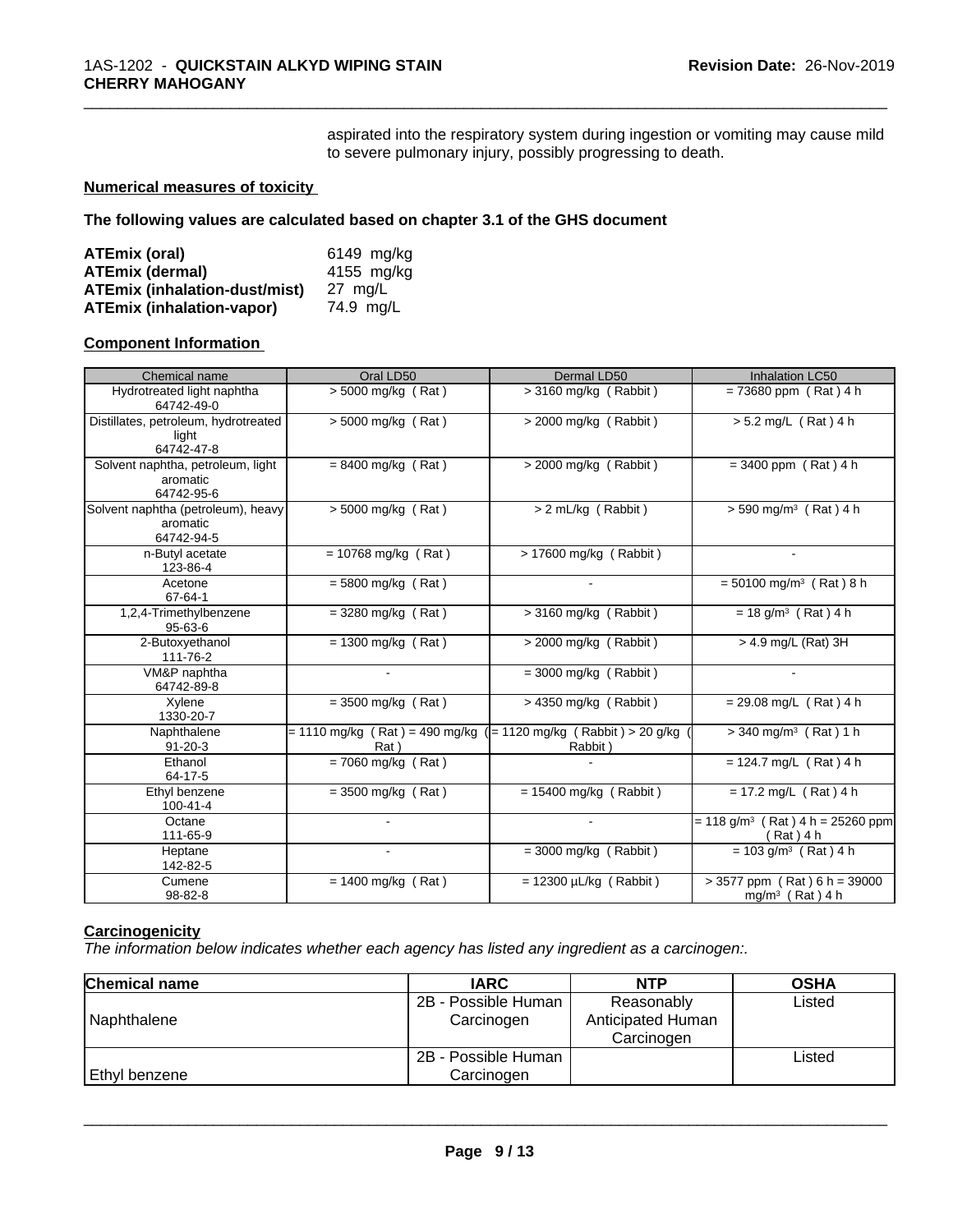| Cumene | · Possible Human<br>2B -<br>Carcinogen | Reasonablv<br>Anticipated Human<br>Carcinoɑen | ∟isted |
|--------|----------------------------------------|-----------------------------------------------|--------|
|--------|----------------------------------------|-----------------------------------------------|--------|

#### **Legend**

IARC - International Agency for Research on Cancer NTP - National Toxicity Program OSHA - Occupational Safety & Health Administration

**12. ECOLOGICAL INFORMATION**

# **Ecotoxicity Effects**

The environmental impact of this product has not been fully investigated.

### **Product Information**

#### **Acute Toxicity to Fish**

No information available

#### **Acute Toxicity to Aquatic Invertebrates**

No information available

#### **Acute Toxicity to Aquatic Plants**

No information available

#### **Persistence / Degradability**

No information available.

#### **Bioaccumulation**

There is no data for this product.

#### **Mobility in Environmental Media**

No information available.

#### **Ozone**

Not applicable

### **Component Information**

#### **Acute Toxicity to Fish**

n-Butyl acetate LC50: 18 mg/L (Fathead Minnow - 96 hr.) Acetone LC50: 8300 (Bluegill - 96 hr.) mg/L 2-Butoxyethanol LC50: 1490 mg/L (Bluegill sunfish - 96 hr.) Xylene LC50: 13.5 mg/L (Rainbow Trout - 96 hr.) Ethyl benzene LC50: 12.1 mg/L (Fathead Minnow - 96 hr.)

#### **Acute Toxicity to Aquatic Invertebrates**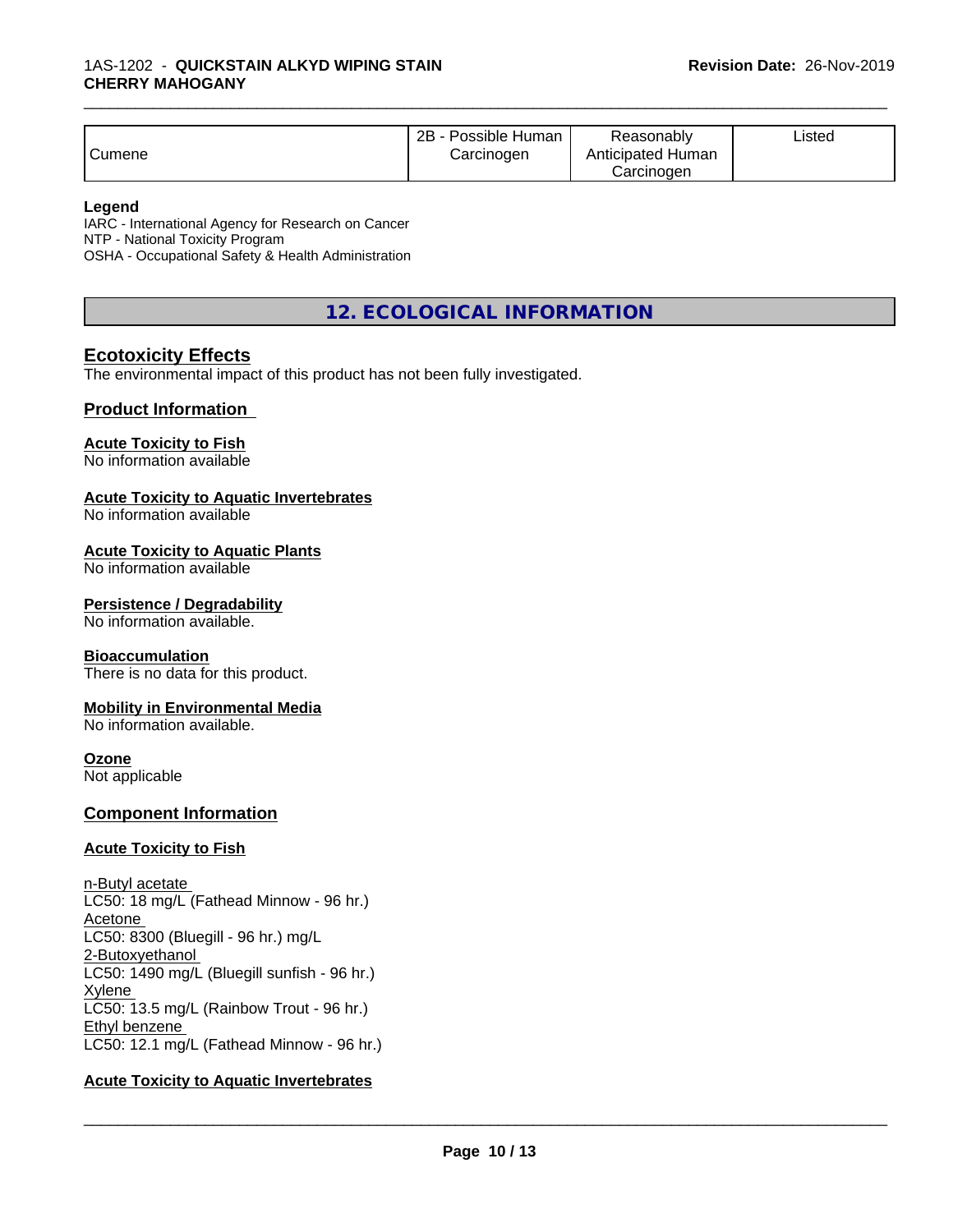n-Butyl acetate EC50: 72.8 mg/L (Daphnia magna - 48 hr.) Acetone EC50: 12600 mg/L (Daphnia magna - 48 hr.) Ethyl benzene EC50: 1.8 mg/L (Daphnia magna - 48 hr.)

### **Acute Toxicity to Aquatic Plants**

n-Butyl acetate EC50: 674.7 mg/L (Green algae (Scenedesmus subspicatus), 72 hrs.) Ethyl benzene EC50: 4.6 mg/L (Green algae (Scenedesmus subspicatus), 72 hrs.)

| 13. DISPOSAL CONSIDERATIONS |
|-----------------------------|
|-----------------------------|

\_\_\_\_\_\_\_\_\_\_\_\_\_\_\_\_\_\_\_\_\_\_\_\_\_\_\_\_\_\_\_\_\_\_\_\_\_\_\_\_\_\_\_\_\_\_\_\_\_\_\_\_\_\_\_\_\_\_\_\_\_\_\_\_\_\_\_\_\_\_\_\_\_\_\_\_\_\_\_\_\_\_\_\_\_\_\_\_\_\_\_\_\_

| <b>Waste Disposal Method</b>   | Dispose of in accordance with federal, state, and local regulations. Local<br>requirements may vary, consult your sanitation department or state-designated<br>environmental protection agency for more disposal options. |
|--------------------------------|---------------------------------------------------------------------------------------------------------------------------------------------------------------------------------------------------------------------------|
| <b>Empty Container Warning</b> | Emptied containers may retain product residue. Follow label warnings even after<br>container is emptied. Residual vapors may explode on ignition.                                                                         |

**14. TRANSPORT INFORMATION**

| <b>DOT</b><br><b>Proper Shipping Name</b><br><b>Hazard class</b><br>UN-No.<br><b>Packing Group</b><br><b>Description</b> | <b>PAINT</b><br>3<br>UN1263<br>Ш<br>UN1263, PAINT, 3, II                                       |
|--------------------------------------------------------------------------------------------------------------------------|------------------------------------------------------------------------------------------------|
| <b>ICAO / IATA</b><br><b>IMDG / IMO</b>                                                                                  | Contact the preparer for further information.<br>Contact the preparer for further information. |
|                                                                                                                          | 15. REGULATORY INFORMATION                                                                     |

# **International Inventories**

| <b>TSCA: United States</b> | Yes - All components are listed or exempt. |
|----------------------------|--------------------------------------------|
| <b>DSL: Canada</b>         | No - Not all of the components are listed. |
|                            | One or more component is listed on NDSL.   |

# **Federal Regulations**

| SARA 311/312 hazardous categorization |            |
|---------------------------------------|------------|
| Acute health hazard                   | <b>Yes</b> |
| Chronic Health Hazard                 | Yes        |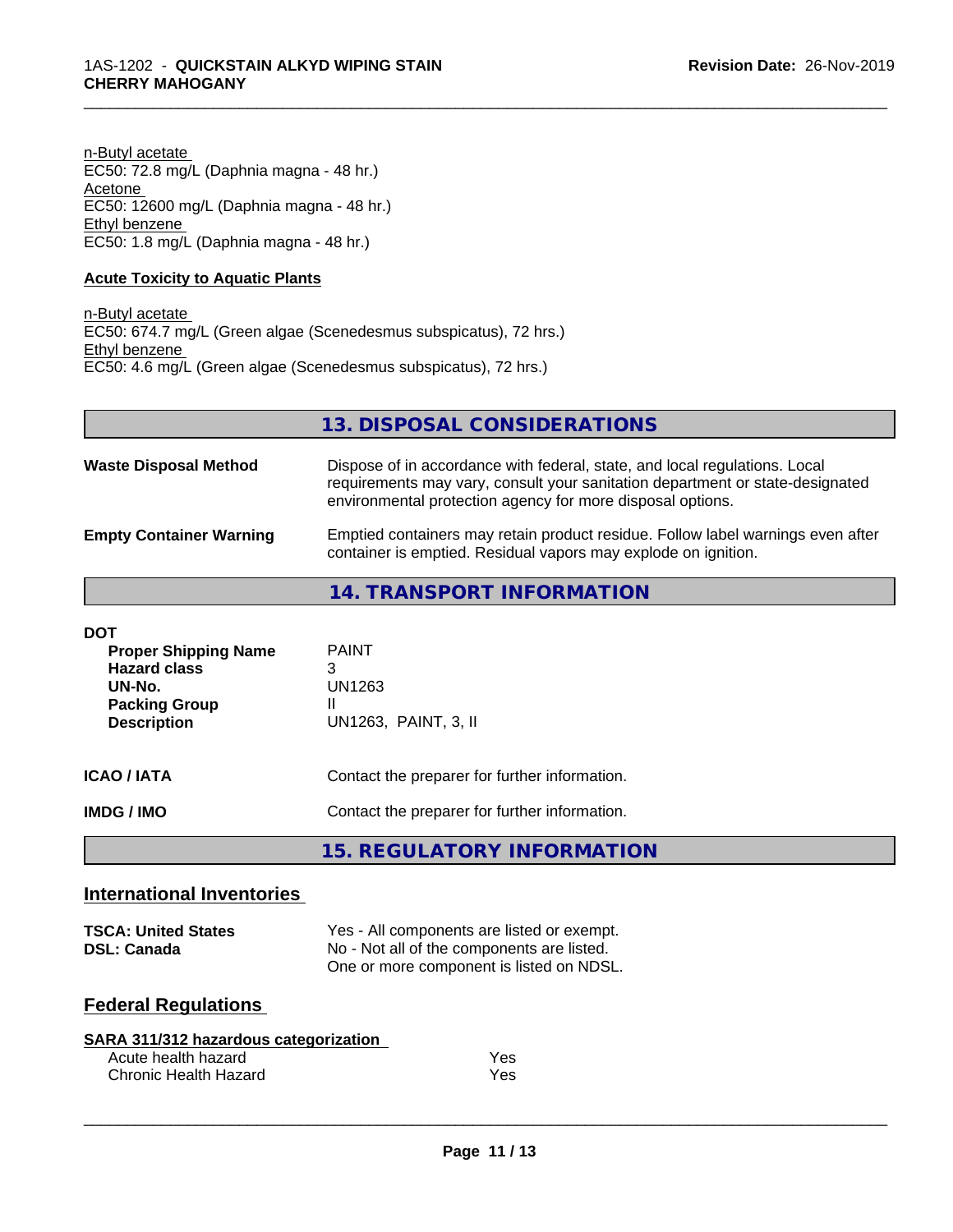| Fire hazard                       | Yes |
|-----------------------------------|-----|
| Sudden release of pressure hazard | N٥  |
| Reactive Hazard                   | No. |

# **SARA 313**

Section 313 of Title III of the Superfund Amendments and Reauthorization Act of 1986 (SARA). This product contains a chemical or chemicals which are subject to the reporting requirements of the Act and Title 40 of the Code of Federal Regulations, Part 372:

\_\_\_\_\_\_\_\_\_\_\_\_\_\_\_\_\_\_\_\_\_\_\_\_\_\_\_\_\_\_\_\_\_\_\_\_\_\_\_\_\_\_\_\_\_\_\_\_\_\_\_\_\_\_\_\_\_\_\_\_\_\_\_\_\_\_\_\_\_\_\_\_\_\_\_\_\_\_\_\_\_\_\_\_\_\_\_\_\_\_\_\_\_

| <b>Chemical name</b>   | CAS No.        | Weight-%    | <b>CERCLA/SARA 313</b><br>(de minimis concentration) |
|------------------------|----------------|-------------|------------------------------------------------------|
| 1,2,4-Trimethylbenzene | $95 - 63 - 6$  | $1 - 5$     | 1.0                                                  |
| 2-Butoxyethanol        | 111-76-2       | $1 - 5$     | 1.0                                                  |
| Xvlene                 | 1330-20-7      | $1 - 5$     | 1.0                                                  |
| Naphthalene            | $91 - 20 - 3$  | $0.5 - 1$   | 0.1                                                  |
| Ethyl benzene          | $100 - 41 - 4$ | $0.1 - 0.5$ | 0.1                                                  |

#### **Clean Air Act,Section 112 Hazardous Air Pollutants (HAPs) (see 40 CFR 61)**

This product contains the following HAPs:

| <b>Chemical name</b> | CAS No.        | Weight-%    | <b>Hazardous Air Pollutant</b><br>(HAP) |
|----------------------|----------------|-------------|-----------------------------------------|
| 2-Butoxyethanol      | 111-76-2       | $1 - 5$     | Listed                                  |
| Xvlene               | 1330-20-7      | $1 - 5$     | Listed                                  |
| Naphthalene          | $91 - 20 - 3$  | $0.5 - 1$   | Listed                                  |
| Ethyl benzene        | $100 - 41 - 4$ | $0.1 - 0.5$ | Listed                                  |
| Cumene               | 98-82-8        | $0.1 - 0.5$ | Listed                                  |

# **US State Regulations**

#### **California Proposition 65**

**A WARNING:** Cancer and Reproductive Harm– www.P65warnings.ca.gov

#### **State Right-to-Know**

| <b>Chemical name</b>   | <b>Massachusetts</b> | <b>New Jersey</b> | Pennsylvania |
|------------------------|----------------------|-------------------|--------------|
| Linseed oil            |                      |                   |              |
| n-Butyl acetate        |                      |                   |              |
| Stoddard solvent       |                      |                   |              |
| Acetone                |                      |                   |              |
| 1,2,4-Trimethylbenzene |                      |                   |              |
| 2-Butoxyethanol        |                      |                   |              |
| Xylene                 |                      |                   |              |
| Ethanol                |                      |                   |              |

**Legend**

X - Listed

# **16. OTHER INFORMATION**